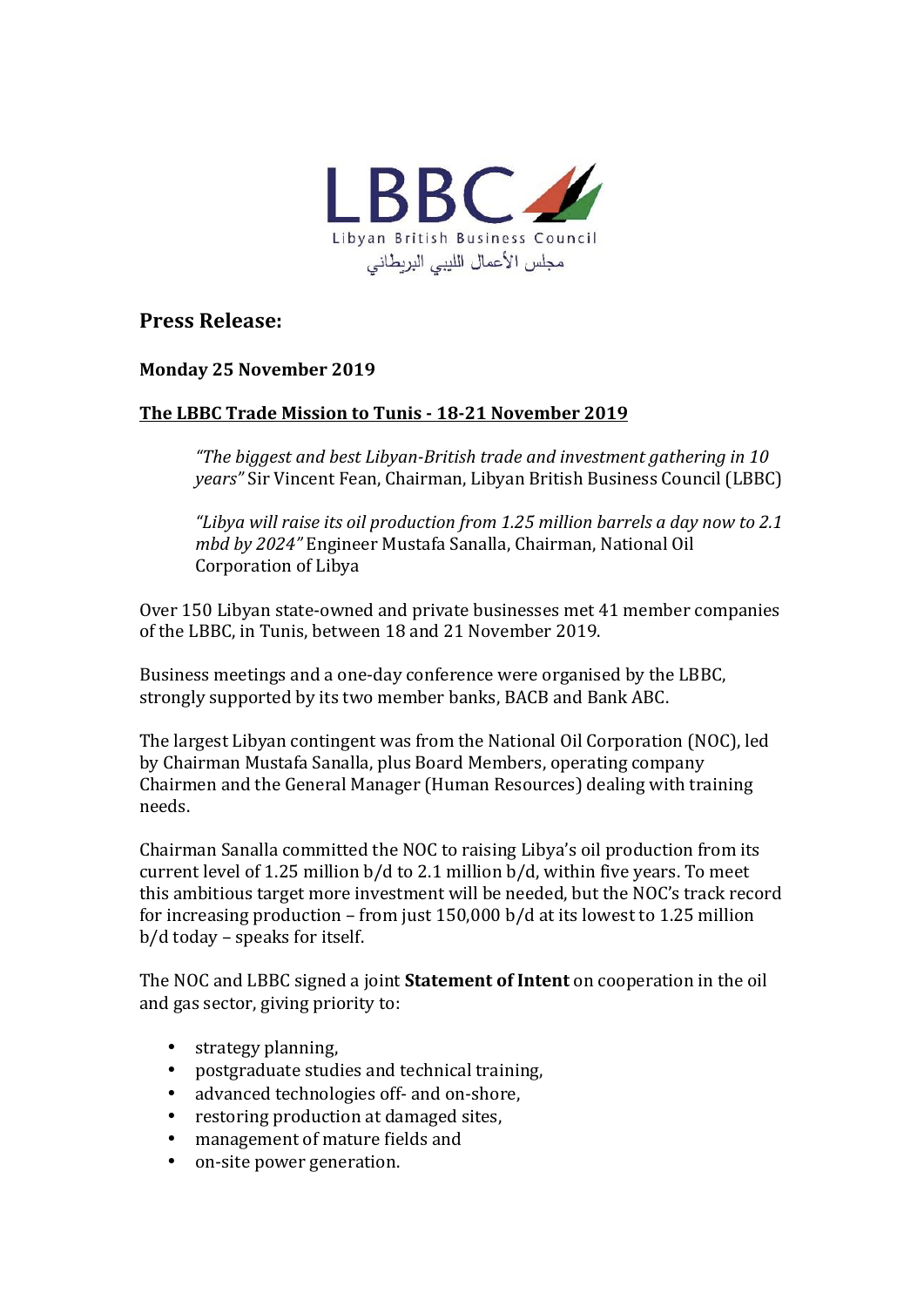They will meet again in London in 2020 to review progress.

Click here to read the full Statement.

BP and Petrofac were among the LBBC delegation, alongside Robert Gordon University (RGU) in Aberdeen.

Paul de Leeuw, Director of RGU's Energy Transition Institute, held constructive discussions with Chairman Sanalla and NOC Board members.

Ten NOC staff members will undertake postgraduate studies at RGU in 2020.

**Mustafa Sanalla** was a keynote speaker at the LBBC conference, with **Central Bank Governor Saddek Elkaber** and Dr Faisel Gergab, Chairman of Libya's national telecoms company, LPTIC.

Representatives from the Libyan state Power Company **GECOL**, steel manufacturer **LISCO**, state construction authority the Organisation for the Development of Administrative Centres (ODAC), and the President of the Libyan **Airports Authority** also spoke.

Over 150 Libyan businesses attended from all parts of the country – Eastern, Western and Southern Libya.

British Ambassador to Libya, Nick Hopton, addressed the LBBC delegates, offering them his strong personal support and that of his commercial team in Tunis and Tripoli.

Ambassador Hopton also outlined the UK's key role promoting UN envoy Ghassan Salame's efforts to bring an end to the current conflict in Libya.

UK Deputy Trade Commissioner for Africa, Alastair Long, confirmed the priority which the British Government and its Department for International Trade attach to Libya across all sectors, including Energy, Education and Training, Financial and Legal Services and Healthcare.

Dan Barker explained the role of UK Visas and Immigration before initiating a promising dialogue with the NOC's General Manager (HR) and Directors of Training from NOC operating companies.

Libyan Health Ministry officials and Libyan private sector healthcare practitioners spoke at a productive workshop on hospital development, equipment and medicines supply in the margins of the conference, leading up to a wider bilateral healthcare gathering in London in the spring of 2020, organised by the LBBC.

## **Notes for Editors**

Founded in 2004, the Libyan British Business Council is an apolitical membership organisation independent of Government, funded by company